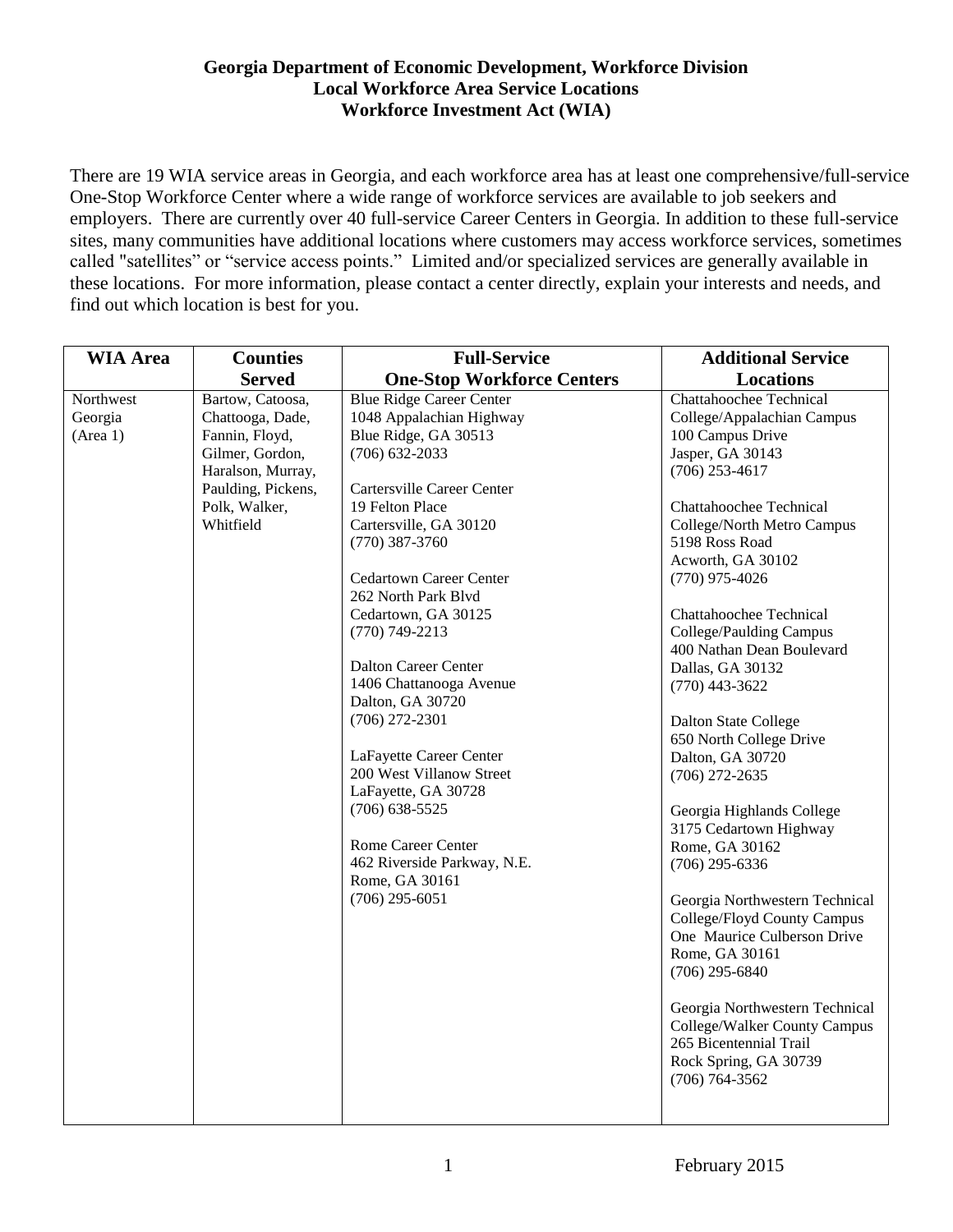| <b>WIA Area</b>                  | <b>Counties</b>                                                                                                          | <b>Full-Service</b>                                                                                                                                                                                                                       | <b>Additional Service</b>                                                                                                                                                                                                                                                                                                                                                                                                                        |
|----------------------------------|--------------------------------------------------------------------------------------------------------------------------|-------------------------------------------------------------------------------------------------------------------------------------------------------------------------------------------------------------------------------------------|--------------------------------------------------------------------------------------------------------------------------------------------------------------------------------------------------------------------------------------------------------------------------------------------------------------------------------------------------------------------------------------------------------------------------------------------------|
|                                  | <b>Served</b>                                                                                                            | <b>One-Stop Workforce Centers</b>                                                                                                                                                                                                         | <b>Locations</b>                                                                                                                                                                                                                                                                                                                                                                                                                                 |
|                                  |                                                                                                                          |                                                                                                                                                                                                                                           | Northwest Georgia Regional<br>Commission<br>1 Jackson Hill Drive<br>P.O. Box 1798<br>Rome, GA 30162<br>$(706)$ 295-6485<br>West Georgia Technical College<br>176 Murphy Campus Blvd.<br>Waco, GA 30182<br>$(770)$ 824-5246                                                                                                                                                                                                                       |
| Georgia<br>Mountains<br>(Area 2) | Banks, Dawson,<br>Forsyth, Franklin,<br>Habersham, Hall,<br>Hart, Lumpkin,<br>Rabun, Stephens,<br>Towns, Union,<br>White | Gainesville Career Center<br>2756 Atlanta Highway<br>Gainesville, GA 30504<br>$(770)$ 535-5484<br>Georgia Mountain Regional Commission<br>Workforce Development<br>2481 Hilton Drive Suite 8<br>Gainesville, GA 30501<br>$(770)$ 538-2727 | Habersham Career Center<br>215 Hodges Street Suite 205<br>Cornelia, GA 30531<br>$(706)$ 776-0811<br><b>Lanier Technical College</b><br>2990 Landrum Education Drive<br>P.O. Box 58<br>Oakwood, GA 30566<br>$(770) 531 - 6300$<br>N. Georgia Technical College<br>1500 Highway 197 N.<br>P.O. Box 65<br>Clarkesville, GA 30523<br>$(706) 754 - 7700$<br><b>Toccoa Career Center</b><br>37 Foreacre Street<br>Toccoa, GA 30577<br>$(706)$ 282-4514 |
| City of Atlanta<br>(Area 3)      | Fulton, City of<br>Atlanta                                                                                               | Atlanta Workforce<br>Development Agency<br>818 Pollard Boulevard, S.W.<br>Atlanta, GA 30315<br>$(404)$ 546-3000<br>Westside Works<br>80 Joseph E. Lowery Boulevard NW<br>Atlanta, GA 30314<br>$(404)$ 458-6413                            |                                                                                                                                                                                                                                                                                                                                                                                                                                                  |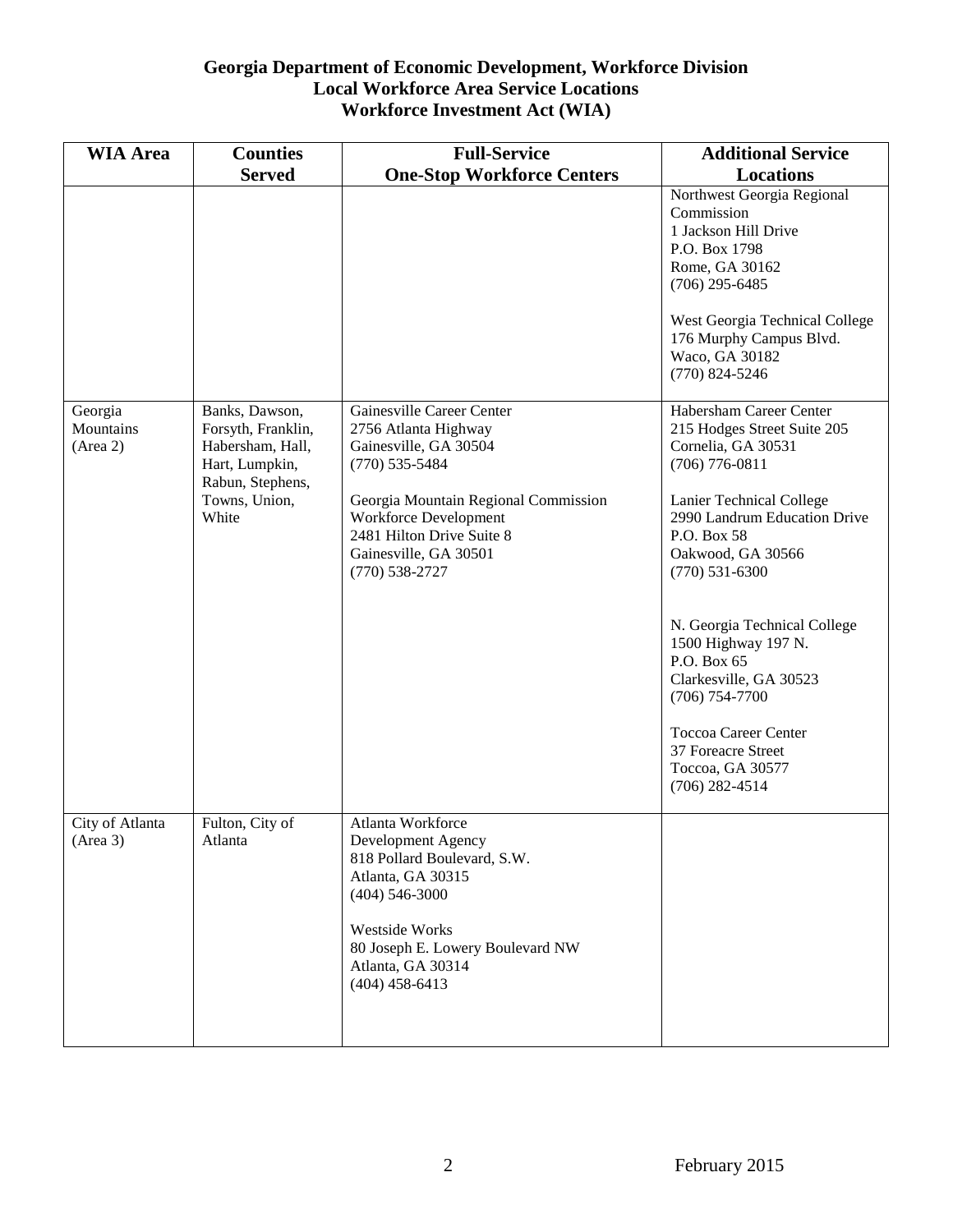| <b>WIA Area</b>                                   | <b>Counties</b>               | <b>Full-Service</b>                                                                                                                                                                            | <b>Additional Service</b>                                                               |
|---------------------------------------------------|-------------------------------|------------------------------------------------------------------------------------------------------------------------------------------------------------------------------------------------|-----------------------------------------------------------------------------------------|
|                                                   | <b>Served</b>                 | <b>One-Stop Workforce Centers</b>                                                                                                                                                              | <b>Locations</b>                                                                        |
| Cobb County<br>(Area 4)                           | Cobb                          | <b>CobbWorks Workforce Development Center</b><br>463 Commerce Park Drive, Suite 100<br>Marietta, GA 30060<br>$(770)$ 528-4300                                                                  |                                                                                         |
|                                                   |                               | CobbWorks Youth ASSETS Program<br>The Mansour Center<br>995 Roswell Road, Suite 311<br>Marietta, GA 30060<br>$(678)$ 391-7091                                                                  |                                                                                         |
| DeKalb County<br>(Area 5)<br><b>Fulton County</b> | DeKalb<br>Fulton, outside the | DeKalb Workforce Development Center<br>774 Jordan Lane Building #4<br>Decatur, GA 30033<br>$(404)$ 687-3400<br>North Fulton Career Center                                                      | Adamsville Regional Health                                                              |
| (Area 6)                                          | City of Atlanta               | 7741 Roswell Road, Suite 205<br>Sandy Springs, GA 30350<br>$(404)$ 613-4480<br>South Fulton Career Center<br>5710 Stonewall Tell Road, Suite 160<br>College Park, GA 30349<br>$(770)$ 306-5202 | Center<br>3700 Martin Luther King Jr.<br>Drive<br>Atlanta, GA 30331<br>$(404)$ 613-6381 |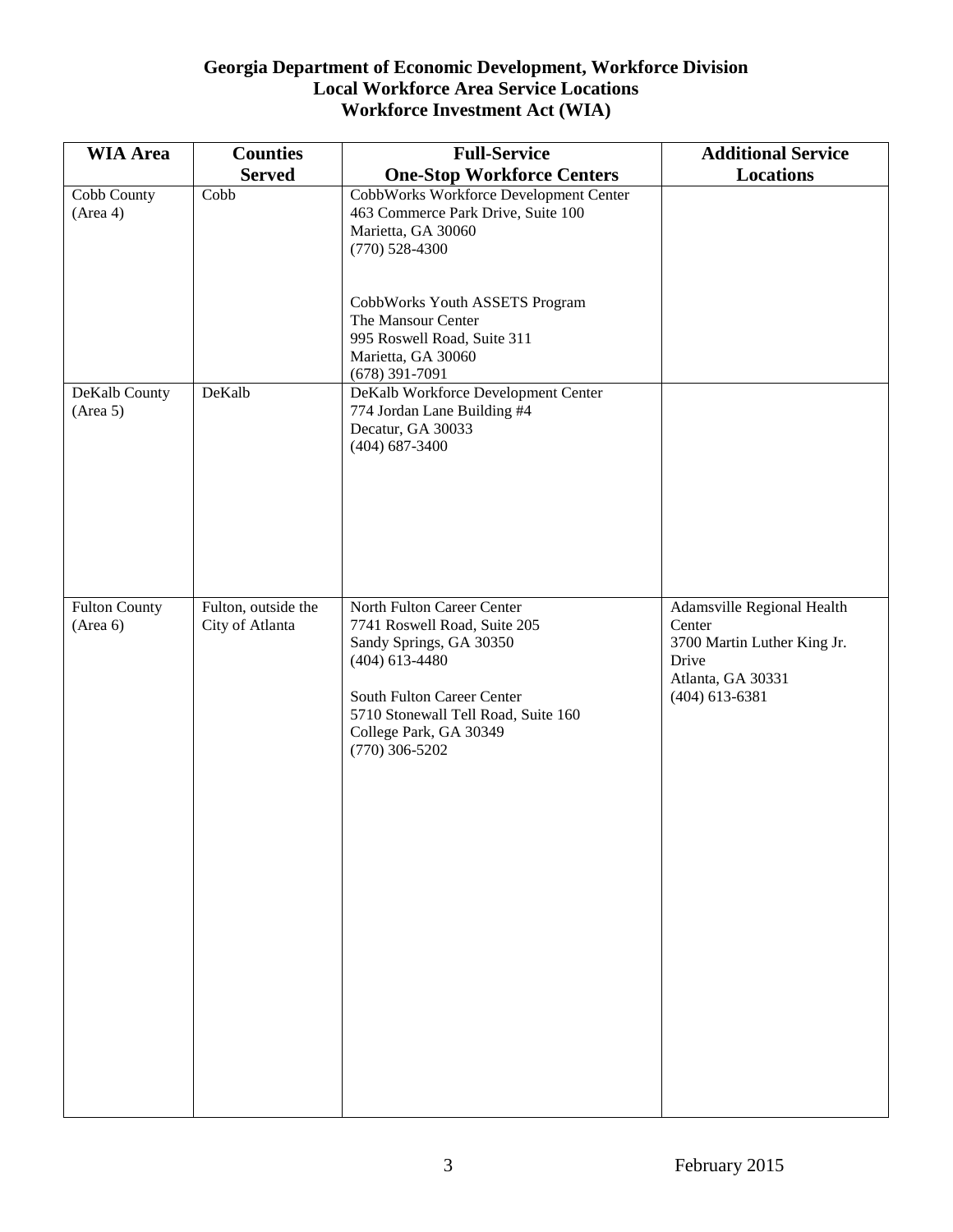| <b>WIA Area</b>              | <b>Counties</b>                                                         | <b>Full-Service</b>                                                                                                                                                                                                                                        | <b>Additional Service</b>                                                                                                                                                                                                                                                                                                                                                                                                                                                                                                                                                                                                                                                                                                                                                                                                                                                                                                                                                                                                                                    |
|------------------------------|-------------------------------------------------------------------------|------------------------------------------------------------------------------------------------------------------------------------------------------------------------------------------------------------------------------------------------------------|--------------------------------------------------------------------------------------------------------------------------------------------------------------------------------------------------------------------------------------------------------------------------------------------------------------------------------------------------------------------------------------------------------------------------------------------------------------------------------------------------------------------------------------------------------------------------------------------------------------------------------------------------------------------------------------------------------------------------------------------------------------------------------------------------------------------------------------------------------------------------------------------------------------------------------------------------------------------------------------------------------------------------------------------------------------|
|                              | <b>Served</b>                                                           | <b>One-Stop Workforce Centers</b>                                                                                                                                                                                                                          | Locations                                                                                                                                                                                                                                                                                                                                                                                                                                                                                                                                                                                                                                                                                                                                                                                                                                                                                                                                                                                                                                                    |
| Atlanta Regional<br>(Area 7) | Cherokee, Clayton,<br>Douglas, Fayette,<br>Gwinnett, Henry,<br>Rockdale | Career Resource Center - Clayton Branch<br>3000 Corporate Center Drive, Suite 350<br>Morrow, GA 30236<br>$(770)$ 960-2172<br>Career Resource Center - Gwinnett Branch<br>3885 Crestwood Parkway, N.W.<br>Suite 200<br>Duluth, GA 30096<br>$(770)$ 806-2020 | Career Resource Center -<br>Cherokee Branch<br><b>Chattahoochee Technical College</b><br>1645 Bluffs Parkway, Room A 202<br>Canton, GA 30144<br>$(770)$ 345-0172<br>Career Resource Center-<br>Douglas Branch<br>8595 Club Drive<br>Douglasville, GA 30134<br>$(770)$ 920-4104<br>Career Resource Center-<br>Henry Branch<br><b>Connecting Henry</b><br>66 Veterans Drive<br>McDonough, GA 30253<br>$(770)$ 960-2172<br>Career Resource Center -<br>Rockdale Branch<br>1400 Parker Road, Lobby B<br>Conyers, GA 30013<br>$(770) 806 - 2020$<br><b>Clayton County Career Center</b><br>2450 Mount Zion Parkway<br>Building 100, Suite 100<br>Jonesboro, GA 30236<br>$(678)$ 479-5886<br><b>Gwinnett County Career Center</b><br>2211 Beaver Ruin Road Suite 160<br>Norcross, GA 30071<br>$(770)$ 840-2200<br><b>Gwinnett County Correctional</b><br>Services<br>750 Hi Hope Road<br>Lawrenceville, GA 30245<br>$(678)$ 407-6065<br><b>Gwinnett Technical College</b><br>5150 Sugarloaf Parkway<br>Building 100<br>Lawrenceville, GA 30043<br>$(678)$ 226-6664 |
|                              |                                                                         | $\overline{4}$                                                                                                                                                                                                                                             | February 2015                                                                                                                                                                                                                                                                                                                                                                                                                                                                                                                                                                                                                                                                                                                                                                                                                                                                                                                                                                                                                                                |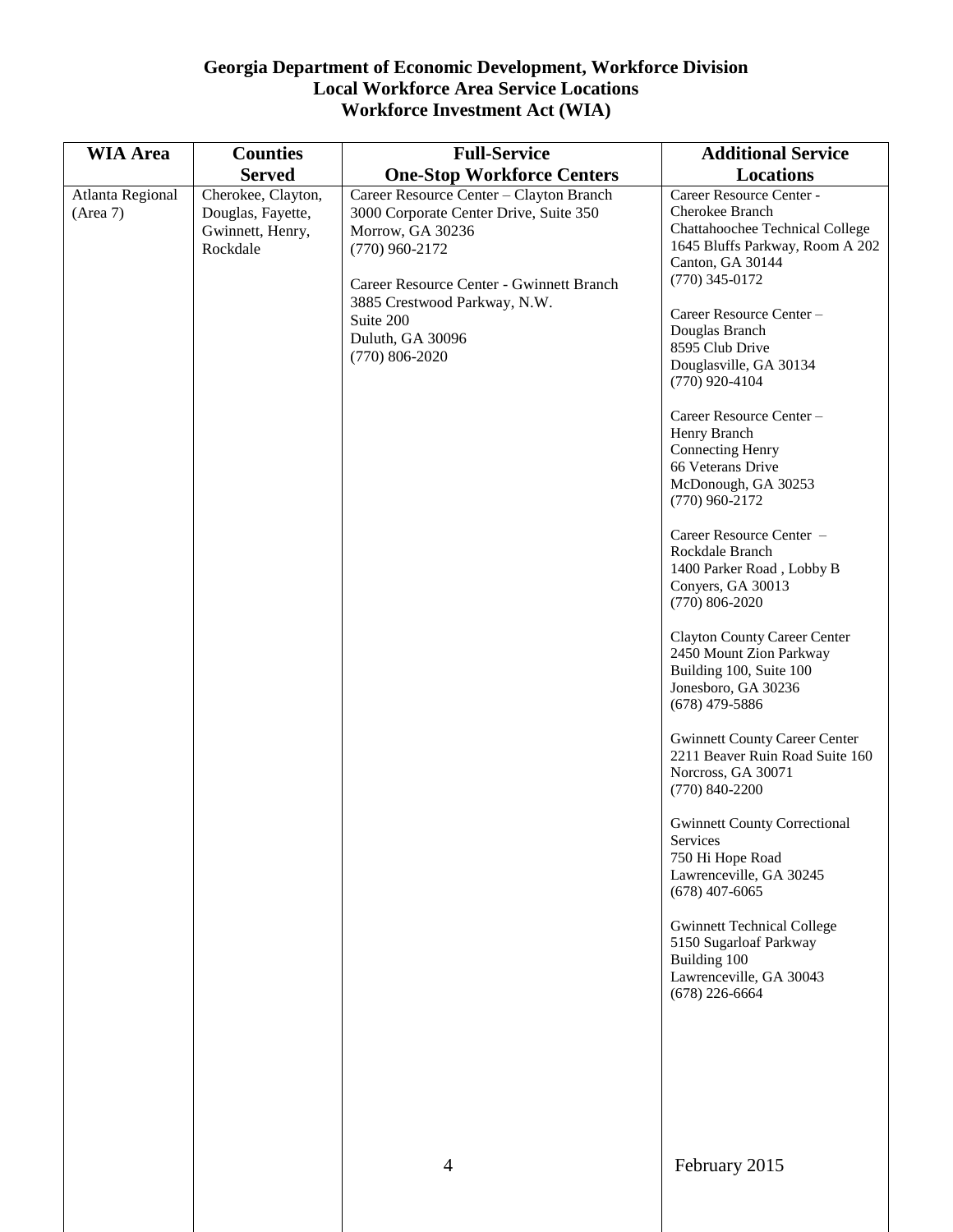| <b>Additional Service</b>                                |
|----------------------------------------------------------|
|                                                          |
|                                                          |
|                                                          |
|                                                          |
|                                                          |
| Roosevelt Warm Springs Career                            |
|                                                          |
| 6391 Roosevelt Highway                                   |
| Warm Springs, GA 31830                                   |
|                                                          |
|                                                          |
|                                                          |
|                                                          |
|                                                          |
|                                                          |
|                                                          |
|                                                          |
| Athens Technical College                                 |
|                                                          |
|                                                          |
|                                                          |
|                                                          |
| Athens Technical College                                 |
|                                                          |
|                                                          |
|                                                          |
|                                                          |
| Athens Technical College                                 |
|                                                          |
|                                                          |
|                                                          |
|                                                          |
|                                                          |
| 7249 Industrial Boulevard, NE                            |
|                                                          |
|                                                          |
| Lanier Technical College/                                |
| Winder-Barrow Adult Learning                             |
|                                                          |
|                                                          |
|                                                          |
|                                                          |
|                                                          |
| Southern Crescent Technical<br>College/Monticello Center |
| 1051 Athens Tech Drive<br><b>Covington Career Center</b> |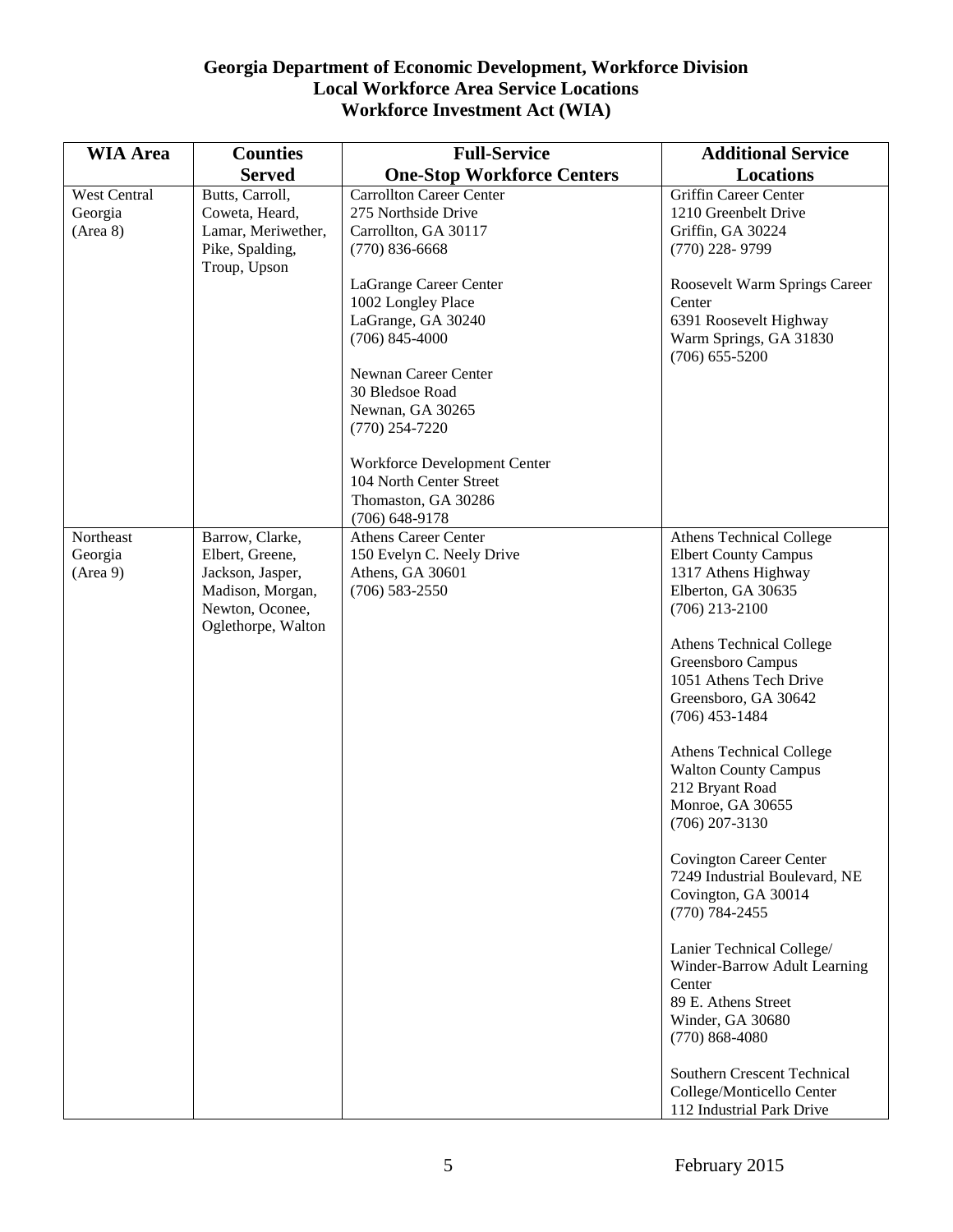| <b>WIA Area</b>                               | <b>Counties</b>                                                                                  | <b>Full-Service</b>                                                                                                                                                                                                                                                                                                                                                            | <b>Additional Service</b>                                                                                                                                                                                                                              |
|-----------------------------------------------|--------------------------------------------------------------------------------------------------|--------------------------------------------------------------------------------------------------------------------------------------------------------------------------------------------------------------------------------------------------------------------------------------------------------------------------------------------------------------------------------|--------------------------------------------------------------------------------------------------------------------------------------------------------------------------------------------------------------------------------------------------------|
|                                               | <b>Served</b>                                                                                    | <b>One-Stop Workforce Centers</b>                                                                                                                                                                                                                                                                                                                                              | Locations                                                                                                                                                                                                                                              |
|                                               |                                                                                                  |                                                                                                                                                                                                                                                                                                                                                                                | Monticello, GA 31064<br>$(706)$ 468-9930                                                                                                                                                                                                               |
| Macon-Bibb<br>(Area 10)                       | <b>Bibb</b>                                                                                      | Macon Career Center<br>3090 Mercer University Drive<br>Macon, GA 31204<br>$(478)$ 751-6164                                                                                                                                                                                                                                                                                     | Central Georgia Technical<br>College<br>3300 Macon Tech Drive<br>Macon, GA 31204<br>$(478)$ 757-6621<br>Middle Georgia Regional<br>Commission-Office of<br>Workforce Development<br>175 Emery Highway Suite C<br>Macon, GA 31217<br>$(478) 751 - 6160$ |
| Middle Georgia<br>(Area 11)                   | Baldwin, Crawford,<br>Houston, Jones,<br>Monroe, Peach,<br>Pulaski, Putnam,<br>Twiggs, Wilkinson | Houston County Career Center<br>96 Cohen Walker Drive<br>Warner Robins, GA 31088<br>$(478)$ 988-7130<br>Middle Georgia Consortium, Inc.<br>124 Osigian Boulevard, Suite A<br>P.O. Box 8539<br>Warner Robins, GA 31088<br>$(478)$ 953-4771<br>(800) 537-1933 Toll Free<br>Milledgeville Career Center<br>156 Roberson Mill Road<br>Milledgeville, GA 31061<br>$(478)$ 445-5465  | Central Georgia Technical<br>College-North Campus<br>3300 Macon Tech Drive<br>Macon, GA 31204<br>$(478)$ 757-3400<br>Central Georgia Technical<br>College-South Campus<br>80 Cohen Walker Drive<br>Warner Robins, GA 31088<br>$(478)$ 988-6800         |
| Richmond-Burke   Burke, Jenkins,<br>(Area 12) | Richmond                                                                                         | Augusta Career Center<br>601 Greene Street<br>Augusta, GA 30901<br>$(706)$ 721-3131<br>Augusta Vocational Rehab Office<br>(706) 721-2750 (Crystal Bradford)<br>$(706)$ 721-9567 (Fax)<br>8 AM - 12 Noon (Thursdays)<br>Goodwill Industries<br>South Augusta One-Stop<br>3120 Peach Orchard Road<br>Augusta, GA 30906<br>(706) 790-8500 (Main Number)<br>$(706)$ 790-3838 (Fax) | <b>Augusta Technical College</b><br>3200 Augusta Tech Drive<br>Augusta, GA 30906<br>$(706)$ 771 - 4000                                                                                                                                                 |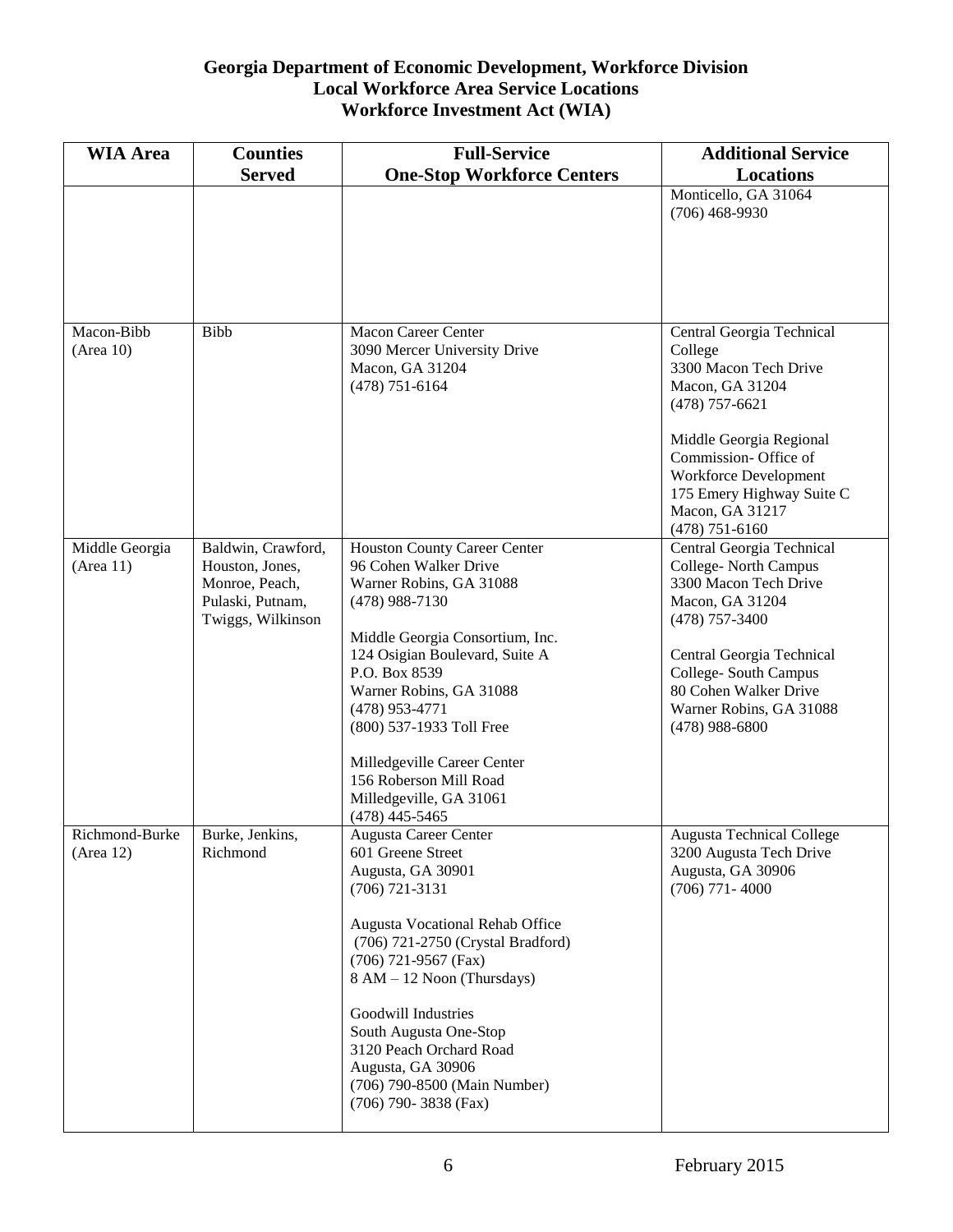| <b>WIA Area</b>                             | <b>Counties</b><br><b>Served</b>                                                                              | <b>Full-Service</b><br><b>One-Stop Workforce Centers</b>                                                                                                                           | <b>Additional Service</b><br><b>Locations</b>                                                                                                                                                                                                                                                                                                                                                                                                                                                                                                                                            |
|---------------------------------------------|---------------------------------------------------------------------------------------------------------------|------------------------------------------------------------------------------------------------------------------------------------------------------------------------------------|------------------------------------------------------------------------------------------------------------------------------------------------------------------------------------------------------------------------------------------------------------------------------------------------------------------------------------------------------------------------------------------------------------------------------------------------------------------------------------------------------------------------------------------------------------------------------------------|
|                                             |                                                                                                               | <b>Burke County One-Stop</b><br>Waynesboro Augusta Tech Campus<br>216 Highway 24 South, Room 113<br>Waynesboro, GA 30830<br>(706) 437-6898 (Main Number)<br>$(706)$ 437-6899 (Fax) |                                                                                                                                                                                                                                                                                                                                                                                                                                                                                                                                                                                          |
| <b>East Central</b><br>Georgia<br>(Area 13) | Columbia, Glascock,<br>Hancock, Jefferson,<br>Lincoln, McDuffie,<br>Taliaferro, Warren,<br>Washington, Wilkes | East Central Georgia Workforce Center<br>674 Washington Road, N.E.<br>Thomson, GA 30824<br>$(706)$ 595-8941<br>(800) 251-3882 Toll Free                                            | <b>Augusta Technical College</b><br>388 Tech Drive<br>Thomson, GA 30824<br>$(706)$ 595-0166<br>Oconee Fall Line Technical<br>College<br>1189 Deepstep Road<br>Sandersville, GA 31082<br>$(478) 553 - 2050$<br><b>Thomson Career Center</b><br>232 Main Street<br>Thomson, GA 30824<br>$(706)$ 595-3665<br><b>Augusta Technical College</b><br>3500 John Huffman Way<br>Groveton, GA 30813<br>$(706)$ 771 - 4000<br>Athens Technical College<br>116 Commerce Street<br>Crawfordville, GA 30631<br>$(706)$ 456-2583<br><b>SHIPS</b> for Youth<br>1206 Shannon Blvd<br>Louisville, GA 30434 |
| Lower<br>Chattahoochee<br>(Area 14)         | Chattahoochee,<br>Clay, Harris,<br>Muscogee, Quitman,<br>Randolph, Stewart,<br>Talbot                         | <b>Columbus Career Center</b><br>700 Veterans Parkway<br>Columbus, GA 31901<br>$(706)$ 649-7423                                                                                    | <b>Columbus Technical College</b><br>928 Manchester Expressway<br>Columbus, GA 31906<br>$(706)$ 649-1800<br><b>Columbus Technical</b><br>College/Benning Hills One-Stop<br><b>Resource Center</b><br>514 Morris Road<br>Columbus, GA 31907<br>$(706)$ 683-8741                                                                                                                                                                                                                                                                                                                           |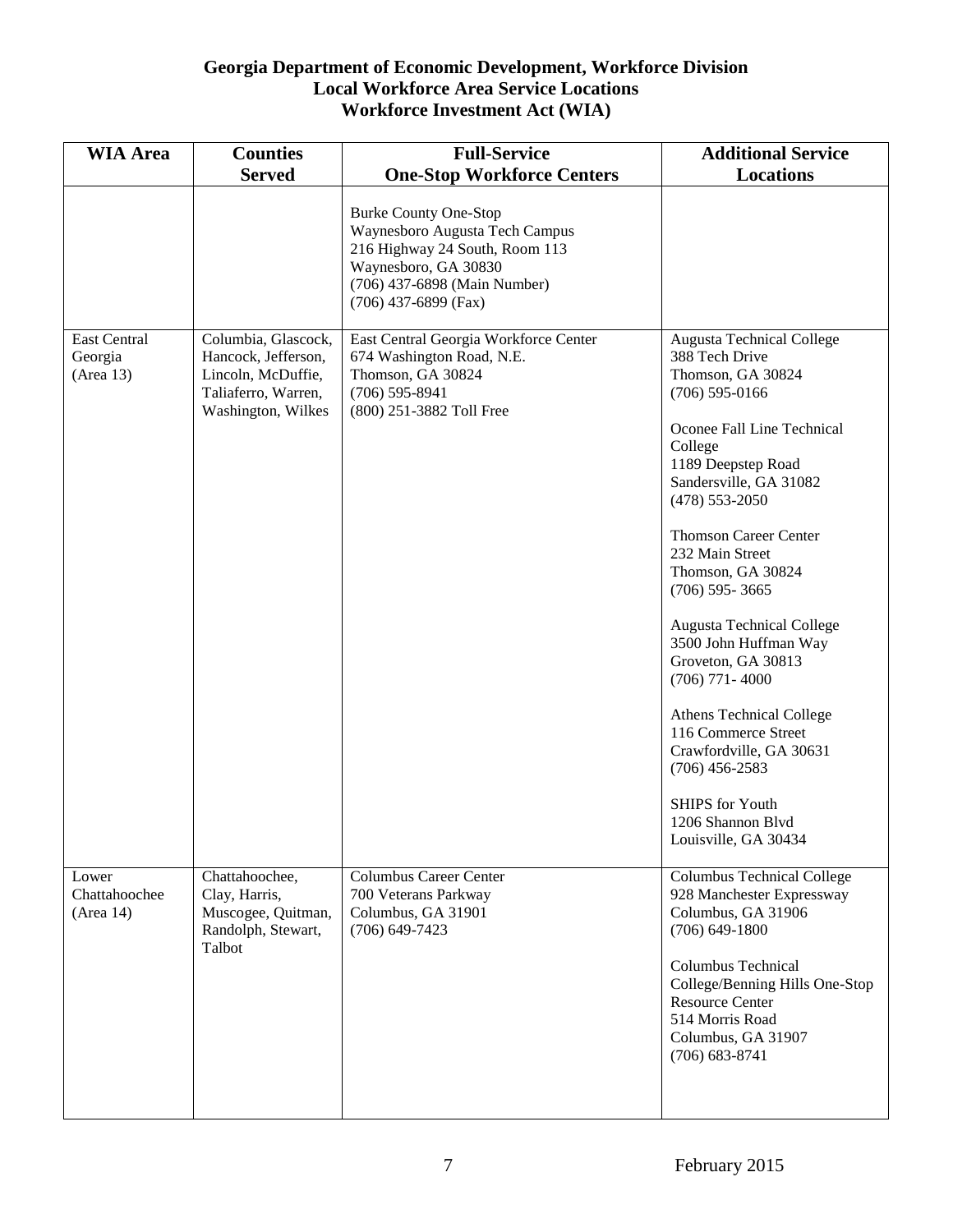| <b>WIA Area</b>           | <b>Counties</b><br><b>Served</b>                                      | <b>Full-Service</b><br><b>One-Stop Workforce Centers</b>                                                                                                | <b>Additional Service</b><br><b>Locations</b>                                                                                                                                    |
|---------------------------|-----------------------------------------------------------------------|---------------------------------------------------------------------------------------------------------------------------------------------------------|----------------------------------------------------------------------------------------------------------------------------------------------------------------------------------|
| Middle Flint<br>(Area 15) | Crisp, Dooly,<br>Macon, Marion,<br>Schley, Sumter,<br>Taylor, Webster | Americus Career Center<br>120 West Church Street<br>Americus, GA 31709<br>$(229)$ 931-2520<br><b>Cordele Career Center</b><br>1205 South Seventh Street | Paxen Learning Corporation<br>218 North Lee Street<br>Americus, GA 31709<br>$(229)$ 931-8990<br>South Georgia Technical College<br>900 South Georgia Parkway                     |
|                           |                                                                       | Cordele, GA 31015<br>$(229)$ 276-2355                                                                                                                   | Americus, GA 31709<br>$(229)$ 931-2553<br><b>River Valley Regional</b><br>Commission<br>228 West Lamar Street<br>Americus, GA 31709<br>$(706)$ 256-2910<br>Heart of Georgia RESA |
|                           |                                                                       |                                                                                                                                                         | 401 South Pecan Street<br>Cordele, GA 31015                                                                                                                                      |
|                           |                                                                       |                                                                                                                                                         |                                                                                                                                                                                  |
|                           |                                                                       |                                                                                                                                                         |                                                                                                                                                                                  |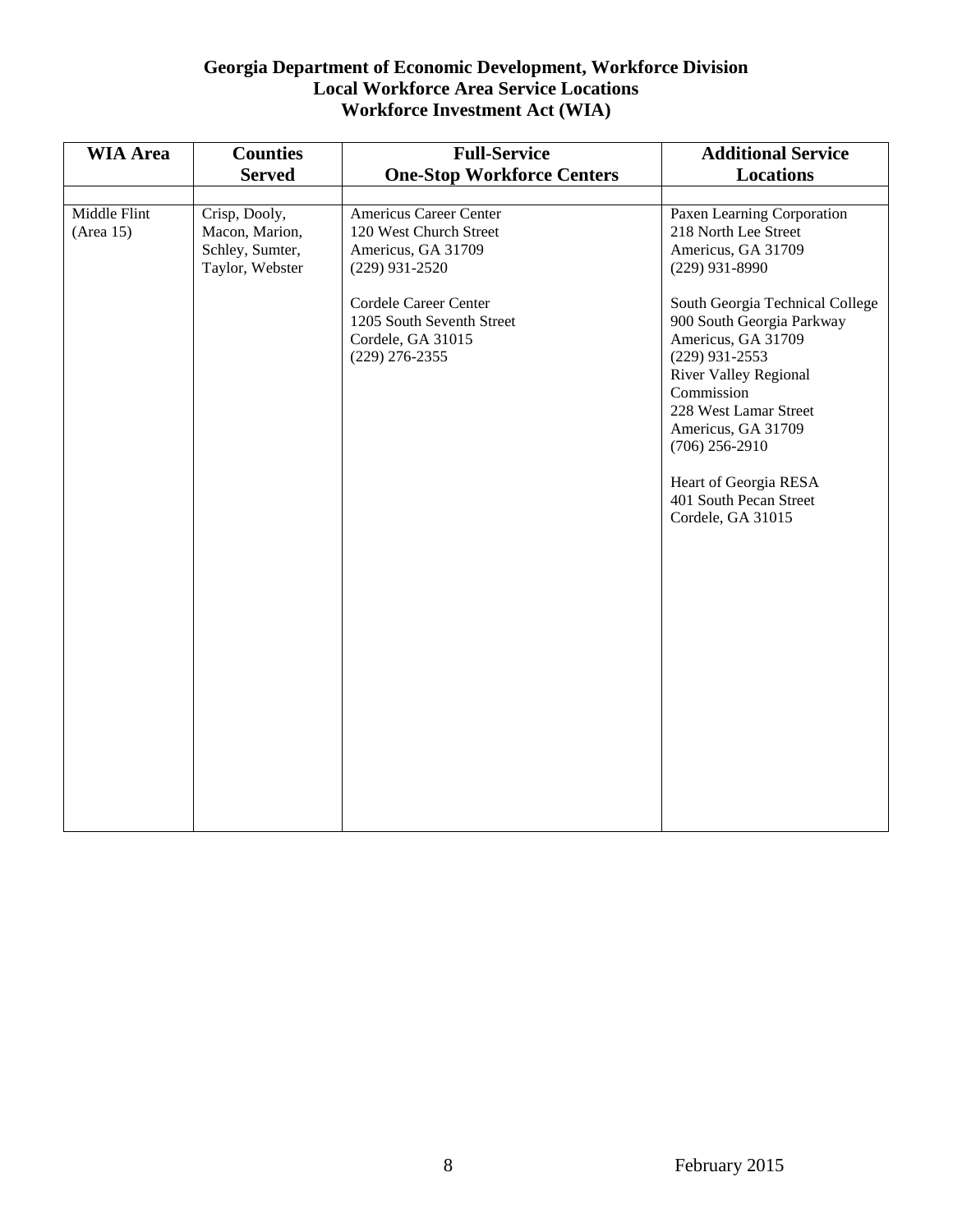| <b>WIA Area</b>  | <b>Counties</b>      | <b>Full-Service</b>               | <b>Additional Service</b>         |
|------------------|----------------------|-----------------------------------|-----------------------------------|
|                  |                      |                                   |                                   |
|                  | <b>Served</b>        | <b>One-Stop Workforce Centers</b> | <b>Locations</b>                  |
| Heart of Georgia | Appling, Bleckley,   | <b>Dublin Career Center</b>       | Altamaha Technical                |
| Altamaha         | Candler, Dodge,      | Georgia Department of Labor       | College/Baxley Campus             |
| (Area 16)        | Emanuel, Evans,      | 910 North Jefferson Street        | 1334 Golden Isles Parkway         |
|                  | Jeff Davis, Johnson, | Dublin, GA 31021                  | Baxley, GA 31513                  |
|                  | Laurens,             | $(478)$ 275-6532                  | $(912)$ 367-1736                  |
|                  | Montgomery,          |                                   |                                   |
|                  | Tattnall, Telfair,   | Jesup Career Center               | <b>Bleckley County One-Stop</b>   |
|                  | Toombs, Treutlen,    | Georgia Department of Labor       | 109 Beech Street                  |
|                  | Wayne, Wheeler,      | 261 North Brunswick Street        | Cochran, GA 31014                 |
|                  | Wilcox               | Jesup, GA 31545                   | $(478)$ 934-2840                  |
|                  |                      | $(912)$ 427-5842                  |                                   |
|                  |                      |                                   | <b>Candler County One-Stop</b>    |
|                  |                      | <b>Job Training Unlimited</b>     | 39 South Roundtree Street         |
|                  |                      | 107 North Duval Street            | Metter, GA 30439                  |
|                  |                      | Claxton, GA 30417                 | $(912) 685 - 7976$                |
|                  |                      | $(912)$ 739-7158                  |                                   |
|                  |                      | $(800)$ 503-0204                  | Dodge County One-Stop             |
|                  |                      |                                   | $51165^{\text{th}}$ Avenue        |
|                  |                      |                                   | Eastman, GA 31023                 |
|                  |                      |                                   | $(478)$ 374-1400                  |
|                  |                      |                                   |                                   |
|                  |                      |                                   | Southeastern Technical College    |
|                  |                      |                                   | 346 Kite Road, Building 2         |
|                  |                      |                                   | Swainsboro, GA 30401              |
|                  |                      |                                   | $(478)$ 289-2270                  |
|                  |                      |                                   |                                   |
|                  |                      |                                   | Jeff Davis County One-Stop        |
|                  |                      |                                   | 6 North Tallahassee Street        |
|                  |                      |                                   | Hazlehurst, GA 31539              |
|                  |                      |                                   | $(912)$ 375-9010                  |
|                  |                      |                                   |                                   |
|                  |                      |                                   | Harley Fulford Library            |
|                  |                      |                                   | 301 Elm Street                    |
|                  |                      |                                   | Wrightsville, GA 31096            |
|                  |                      |                                   | $(478) 864 - 3940$                |
|                  |                      |                                   |                                   |
|                  |                      |                                   | <b>Tattnall County One-Stop</b>   |
|                  |                      |                                   | 132 A Brazell Street              |
|                  |                      |                                   | Reidsville, GA 30453              |
|                  |                      |                                   | $(912)$ 557-4444                  |
|                  |                      |                                   |                                   |
|                  |                      |                                   | <b>Montgomery County Learning</b> |
|                  |                      |                                   | Center                            |
|                  |                      |                                   | 251 Richardson Street             |
|                  |                      |                                   | Mt. Vernon, GA 30445              |
|                  |                      |                                   | $(912) 583 - 4267$                |
|                  |                      |                                   |                                   |
|                  |                      |                                   | Oconee Fall Line Technical        |
|                  |                      |                                   | College Telfair Center            |
|                  |                      |                                   | 140 North Third Avenue            |
|                  |                      |                                   | Helena, GA 31037                  |
|                  |                      |                                   | $(229)$ 868-3395                  |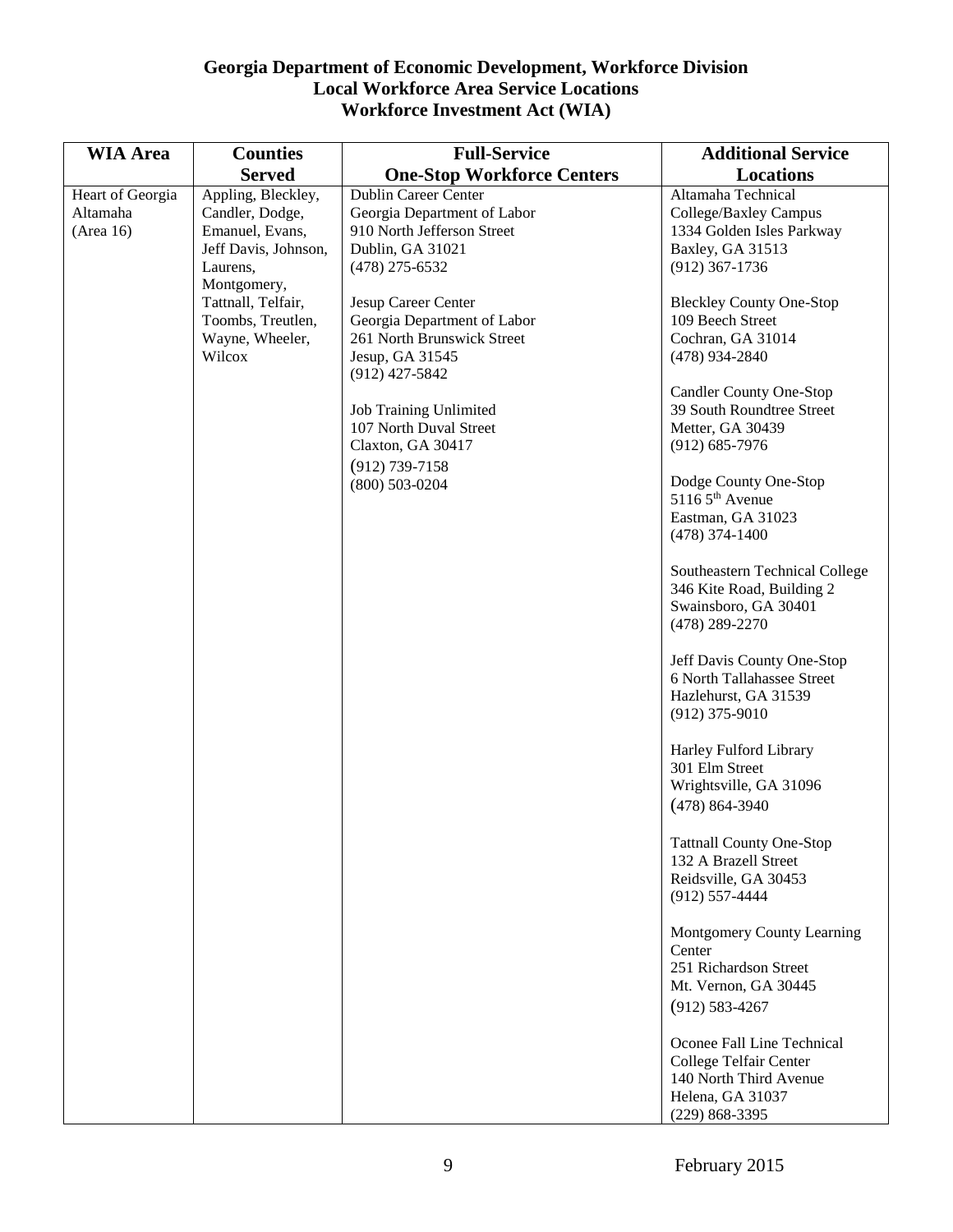| <b>WIA Area</b> | <b>Counties</b> | <b>Full-Service</b>               | <b>Additional Service</b>                                                                                                |
|-----------------|-----------------|-----------------------------------|--------------------------------------------------------------------------------------------------------------------------|
|                 | <b>Served</b>   | <b>One-Stop Workforce Centers</b> | <b>Locations</b>                                                                                                         |
|                 |                 |                                   | Southeastern Technical College<br>3001 First Street<br>Vidalia, GA 30474<br>$(912) 538 - 3215$                           |
|                 |                 |                                   | <b>Treutlen County Courthouse</b><br>Annex<br>605 Second Street<br>Soperton, GA 30457<br>$(912) 529 - 4356$              |
|                 |                 |                                   | Wheeler County- Geek Academy<br>11 N. E. Third Avenue<br>Glenwood, GA 30428<br>$(912) 523 - 2222$                        |
|                 |                 |                                   | <b>Chamber of Commerce</b><br>1102 First Avenue<br>Rochelle, GA 31079<br>$(229)$ 365-2509                                |
|                 |                 |                                   | Toombs- Job Training Unlimited<br>13 South State Street<br>Lyons, GA 30436<br>$(912)$ 388-8000                           |
|                 |                 |                                   | Abbeville City Hall<br>215 South Depot Street<br>Abbeville, GA 31001<br>$(229)$ 467-3201                                 |
|                 |                 |                                   | Oconee Fall Line Technical<br>College<br>560 Pinehill Road<br>Dublin, GA 31021<br>(478) 274-7842                         |
|                 |                 |                                   | Lower Oconee Community<br><b>Hospital Transition Center</b><br>16 Railroad Avenue<br>Alamo, GA 30411<br>$(912)$ 568-1444 |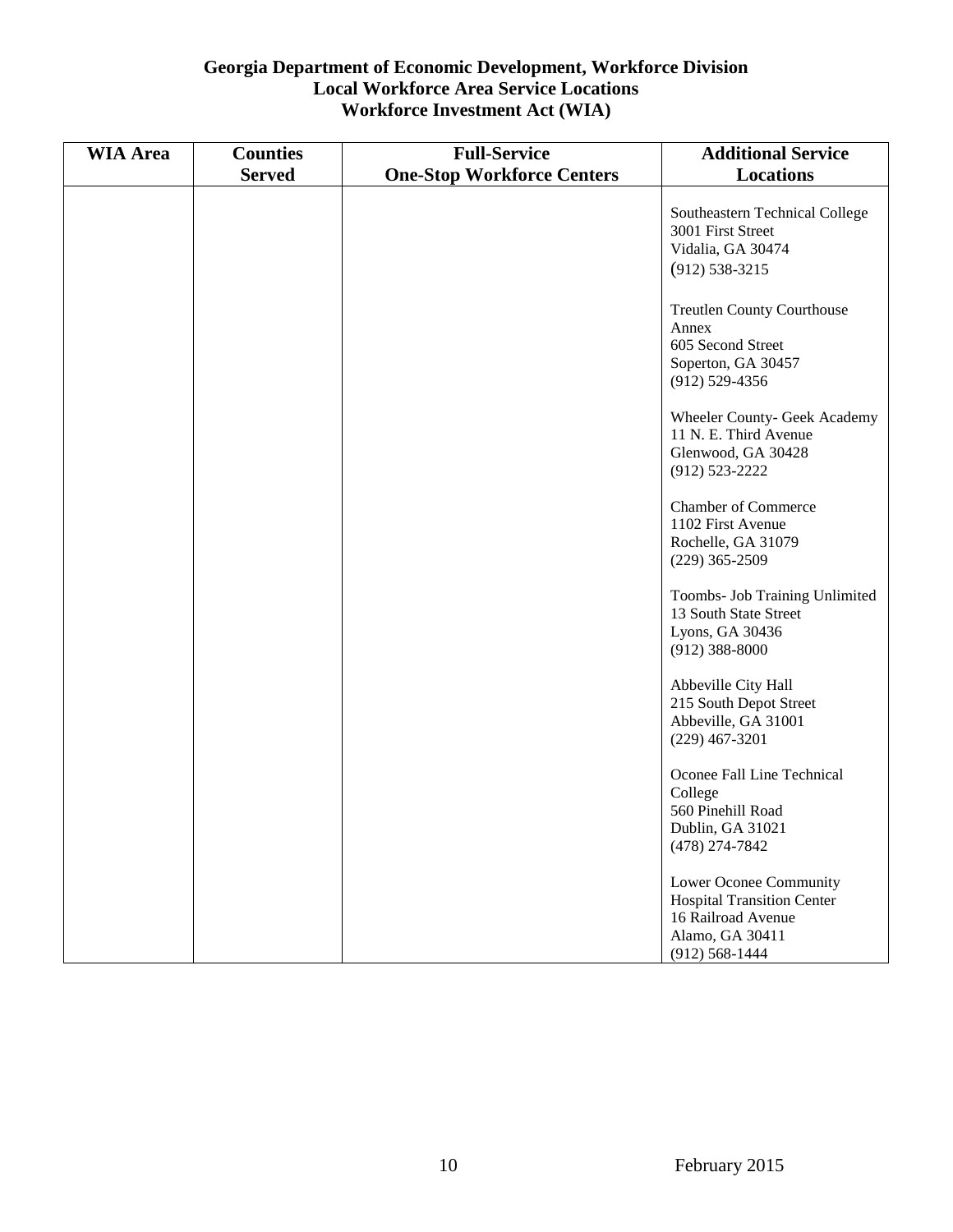| <b>WIA Area</b> | <b>Counties</b>     | <b>Full-Service</b>               | <b>Additional Service</b>       |
|-----------------|---------------------|-----------------------------------|---------------------------------|
|                 | <b>Served</b>       | <b>One-Stop Workforce Centers</b> | Locations                       |
| Southwest       | Baker, Calhoun,     | <b>Albany Career Center</b>       | <b>Bainbridge Career Center</b> |
| Georgia         | Colquitt, Decatur,  | Georgia Department of Labor       | 310 South Scott Street          |
| (Area 17)       | Dougherty, Early,   | 1608 South Slappey Boulevard      | Bainbridge, GA 39819            |
|                 | Grady, Lee, Miller, | Albany, GA 31701                  | $(229)$ 248-2618                |
|                 | Mitchell, Seminole, | $(229)$ 430-5010                  |                                 |
|                 | Terrell, Thomas,    |                                   | Cairo Career Center             |
|                 | Worth               | <b>Thomasville Career Center</b>  | 225 5 <sup>th</sup> Street NE   |
|                 |                     | Georgia Department of Labor       | Cairo, GA 39828                 |
|                 |                     | 403 North Broad Street            | $(229)$ 377-6526                |
|                 |                     | Thomasville, GA 31792             |                                 |
|                 |                     | $(229)$ 225-4033                  | Camilla Workforce 44 Office     |
|                 |                     |                                   | 75 West Broad Street            |
|                 |                     |                                   | Camilla, GA 31730               |
|                 |                     |                                   | $(229)$ 336-2378                |
|                 |                     |                                   |                                 |
|                 |                     |                                   | Colquitt Workforce 44 Office    |
|                 |                     |                                   | Miller County Family Resource   |
|                 |                     |                                   | Center                          |
|                 |                     |                                   | 304 W. Pine Street              |
|                 |                     |                                   | Colquitt, GA 39837              |
|                 |                     |                                   | $(229)$ 328-3893                |
|                 |                     |                                   |                                 |
|                 |                     |                                   |                                 |
|                 |                     |                                   | Moultrie Career Center          |
|                 |                     |                                   | 220 North Main Street           |
|                 |                     |                                   | Moultrie, GA 31768              |
|                 |                     |                                   | $(229)$ 891-7147                |
|                 |                     |                                   | Moultrie SKILLS Center          |
|                 |                     |                                   | 361 Industrial Boulevard        |
|                 |                     |                                   | Moultrie, GA 31768              |
|                 |                     |                                   | $(229)$ 891-7290                |
|                 |                     |                                   |                                 |
|                 |                     |                                   | <b>Sylvester Career Center</b>  |
|                 |                     |                                   | 204 East Franklin Street        |
|                 |                     |                                   | Sylvester, GA 31791             |
|                 |                     |                                   | $(229)$ 777-2120                |
|                 |                     |                                   | Southwest Georgia Technical     |
|                 |                     |                                   | College                         |
|                 |                     |                                   | 15689 U.S. Highway 19 North     |
|                 |                     |                                   | Thomasville, GA 31792           |
|                 |                     |                                   | $(229)$ 225-5065                |
|                 |                     |                                   |                                 |
|                 |                     |                                   |                                 |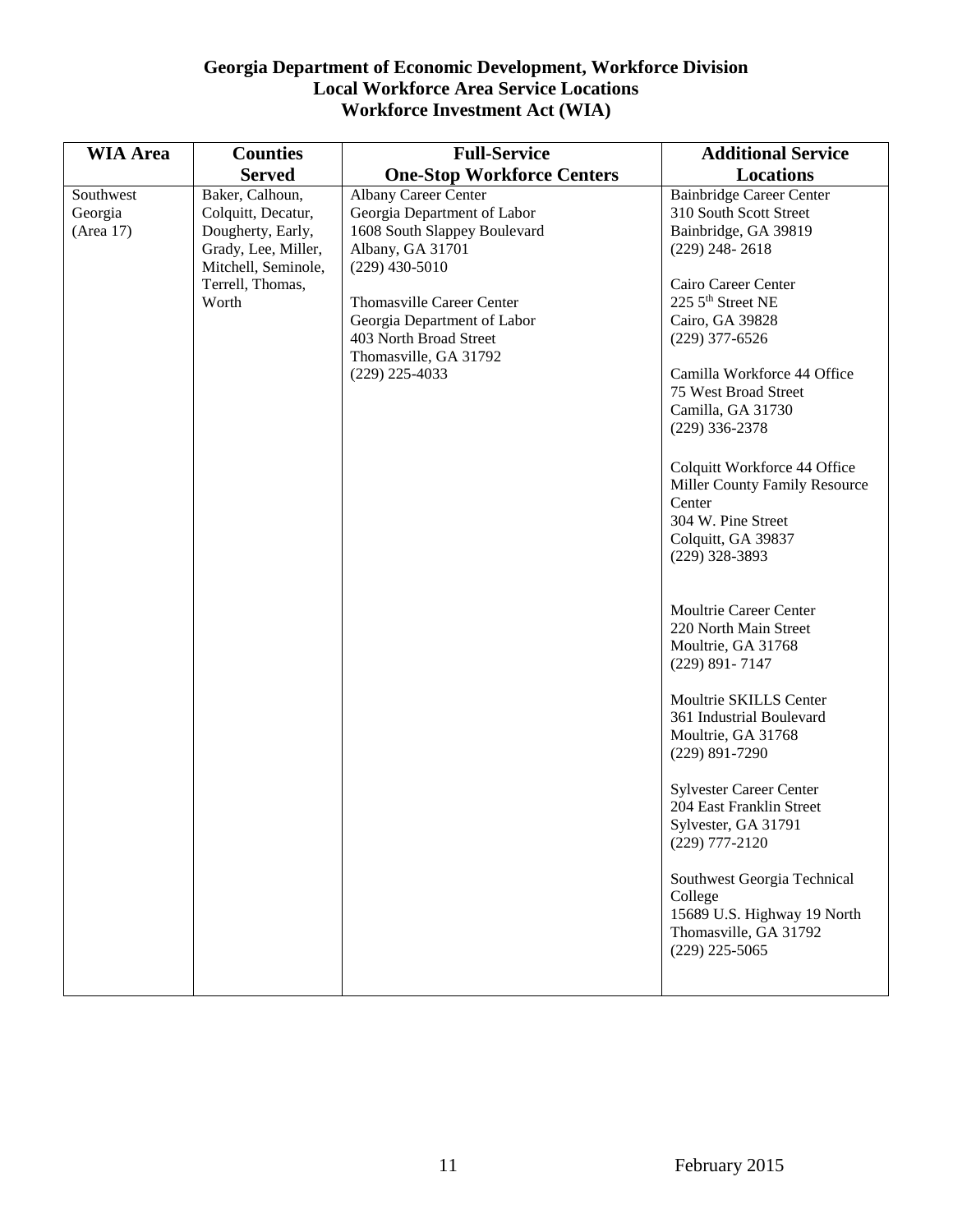| <b>WIA Area</b>               | <b>Counties</b>                                                                                                                                                          | <b>Full-Service</b>                                                                                                                                                                                                                                      | <b>Additional Service</b>                                                                                                                                                                                                                                                                                                                                                                                                                                                                                                                                                                                                                                                                                                                    |
|-------------------------------|--------------------------------------------------------------------------------------------------------------------------------------------------------------------------|----------------------------------------------------------------------------------------------------------------------------------------------------------------------------------------------------------------------------------------------------------|----------------------------------------------------------------------------------------------------------------------------------------------------------------------------------------------------------------------------------------------------------------------------------------------------------------------------------------------------------------------------------------------------------------------------------------------------------------------------------------------------------------------------------------------------------------------------------------------------------------------------------------------------------------------------------------------------------------------------------------------|
|                               | <b>Served</b>                                                                                                                                                            | <b>One-Stop Workforce Centers</b>                                                                                                                                                                                                                        | <b>Locations</b>                                                                                                                                                                                                                                                                                                                                                                                                                                                                                                                                                                                                                                                                                                                             |
| Southern Georgia<br>(Area 18) | Atkinson, Bacon,<br>Ben Hill, Berrien,<br>Brantley, Brooks,<br>Charlton, Clinch,<br>Coffee, Cook,<br>Echols, Irwin,<br>Lanier, Lowndes,<br>Pierce, Tift, Turner,<br>Ware | Valdosta Career Center<br>Georgia Department of Labor<br>221 South Ashley Street<br>Valdosta, GA 31601<br>$(229)$ 333-5211<br><b>Waycross Career Center</b><br>Georgia Department of Labor<br>600 Plant Avenue<br>Waycross, GA 31501<br>$(912)$ 285-6105 | <b>Wiregrass Technical College</b><br>667 Perry House Road<br>Fitzgerald, GA 31750<br>$(229)$ 468-2000<br>Wiregrass Technical College<br>4089 Val Tech Road<br>Valdosta, GA 31602<br>$(229)$ 333-2100<br><b>Coastal Pines Technical College</b><br>1701 Carswell Ave<br>Waycross, GA 31503<br>$(912)$ 287-6584<br><b>Coastal Pines Technical College</b><br>253 W. Carter Ave,<br>Blackshear, GA 31516<br>$(912)$ 449-8081<br><b>Coastal Pines Technical College</b><br>101 West 17 <sup>th</sup> Street<br>Alma, GA 31510<br>$(912) 632 - 0951$<br>Moultrie Technical College<br>800 Veterans Pkwy North<br>Moultrie, GA 31788<br>$(229)$ 891 - 7000<br>Moultrie Technical College<br>52 Tech Drive<br>Tifton, GA 31794<br>$(229)$ 391-2600 |